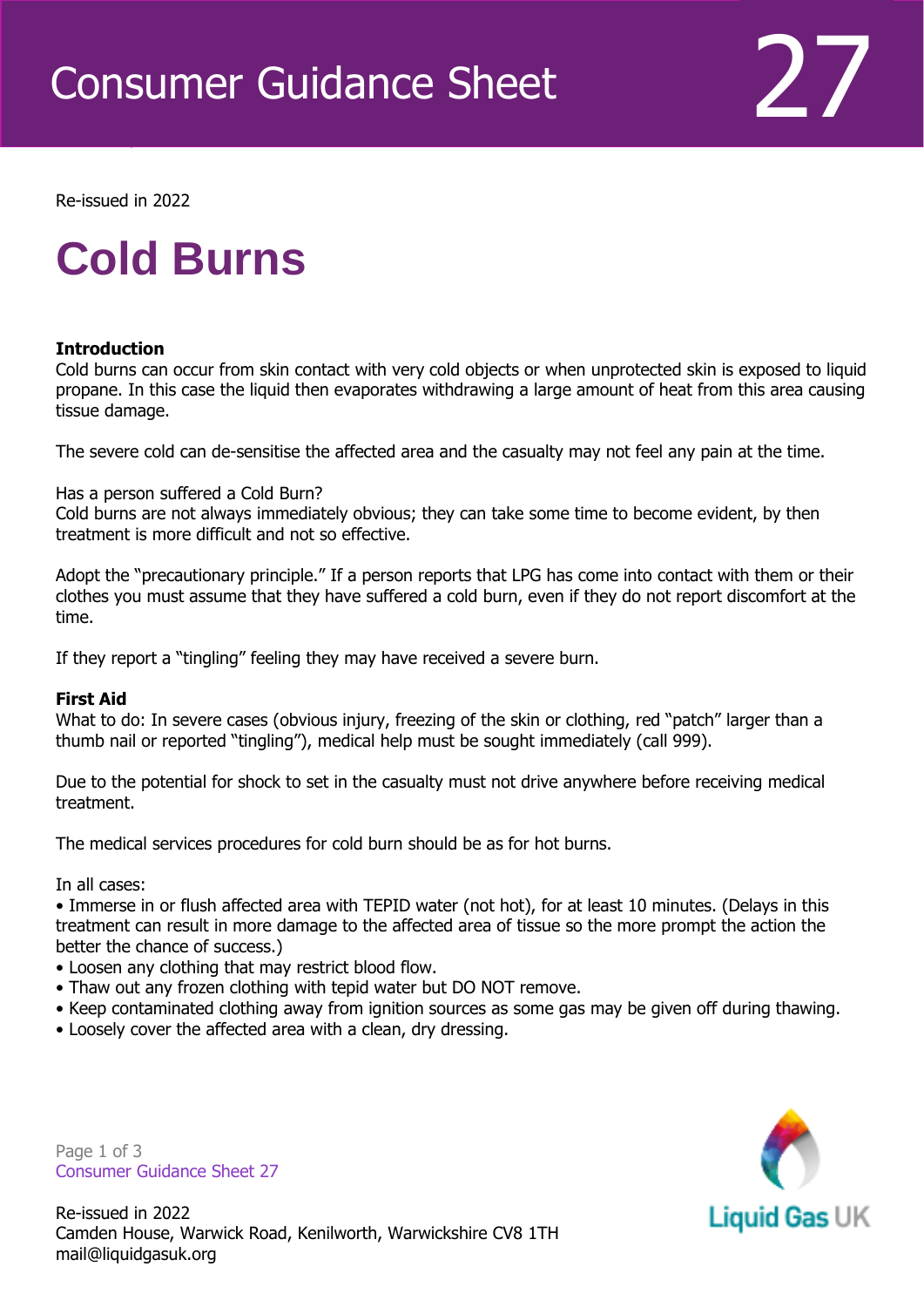

• Do not allow smoking or drinking of alcohol; these reduce the blood flow to any affected area.

• If medical help has not been summoned, recommend the person contacts their GP or hospital A & E department for a check up as soon as possible.

Do not alarm the person; stress that medical attention is a wise precaution and that all injuries or potential injuries are treated in the same way.

### **Reporting**

Like any other incident cold burns or potential cold burns must be reported and investigated in accordance with company Health and Safety procedures.

#### **References**

Emergency Action for Burns: HSE Books ISBN 0 7176 1444 1

Page 2 of 3 Consumer Guidance Sheet 27